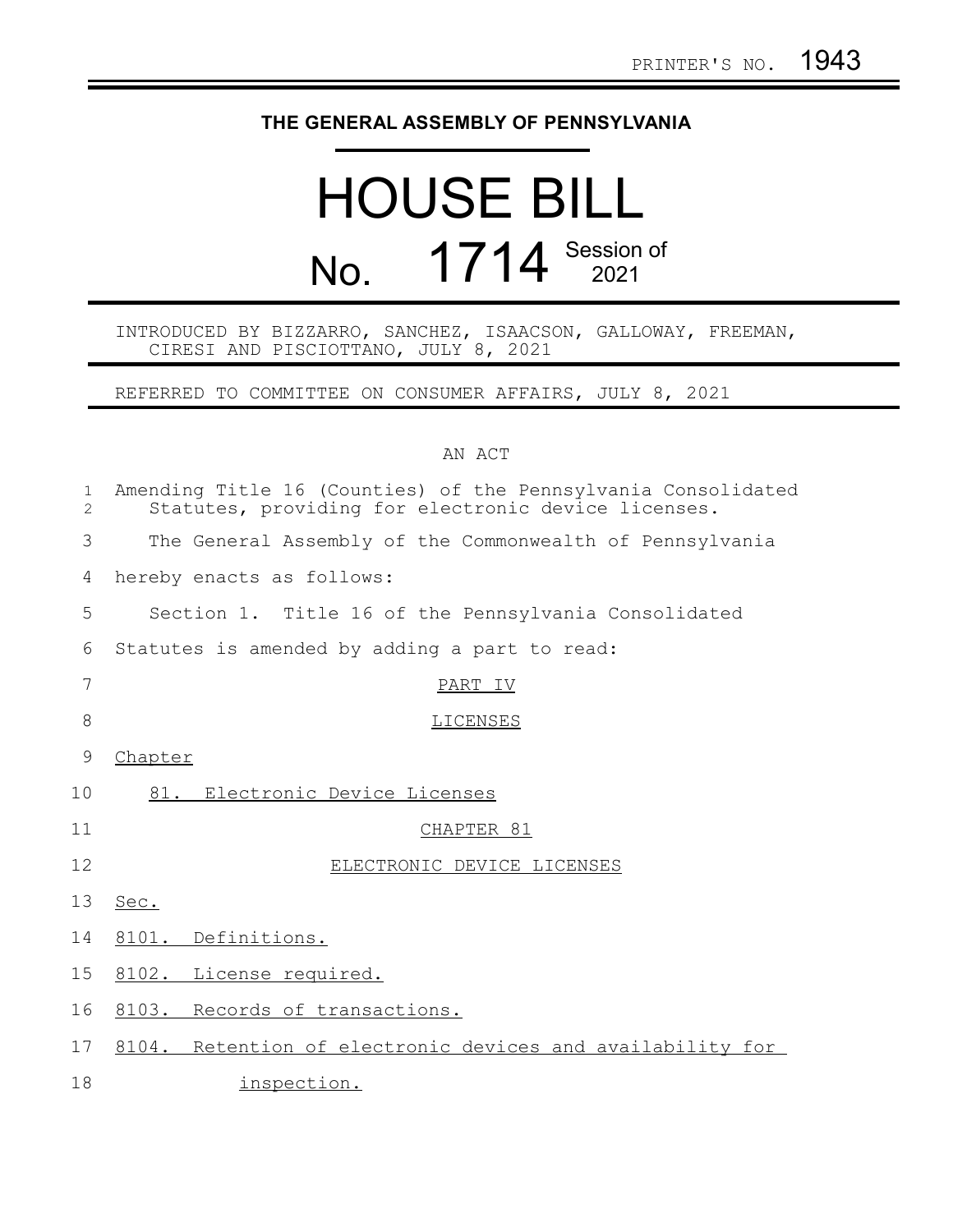8105. Purchases from minors. 1

8106. Local ordinances. 2

8107. Inspection of licensee. 3

8108. Penalty. 4

8109. Severability. 5

8110. Applicability. 6

§ 8101. Definitions. 7

The following words and phrases when used in this chapter 8

shall have the meanings given to them in this section unless the 9

- context clearly indicates otherwise: 10
- "Dealer of electronic devices." An individual, partnership, 11
- association, corporation or business entity, or any member 12

thereof, that purchases or possesses electronic devices from the 13

general public for resale or an individual who acts as agent for 14

an individual, partnership, association, corporation or business 15

entity for the purchase or possession of electronic devices. The 16

term does not include an individual or entity that purchases or 17

possesses electronic devices on behalf of a charitable 18

organization as that term is defined in section 3 of the act of 19

December 19, 1990 (P.L.1200, No.202), known as the Solicitation 20

of Funds for Charitable Purposes Act. 21

"Electronic device." A device which accomplishes its purpose 22

electronically and any component or accessory of the device. 23

 "Transaction." A purchase or consignment of an electronic 24

device by a dealer of electronic devices, other than as an 25

allowance for the trade-in or exchange of the electronic device 26

on the purchase of a new electronic device of the same kind from 27

a dealer primarily engaged in the business of selling new 28

 electronic devices. 29

§ 8102. License required. 30

20210HB1714PN1943 - 2 -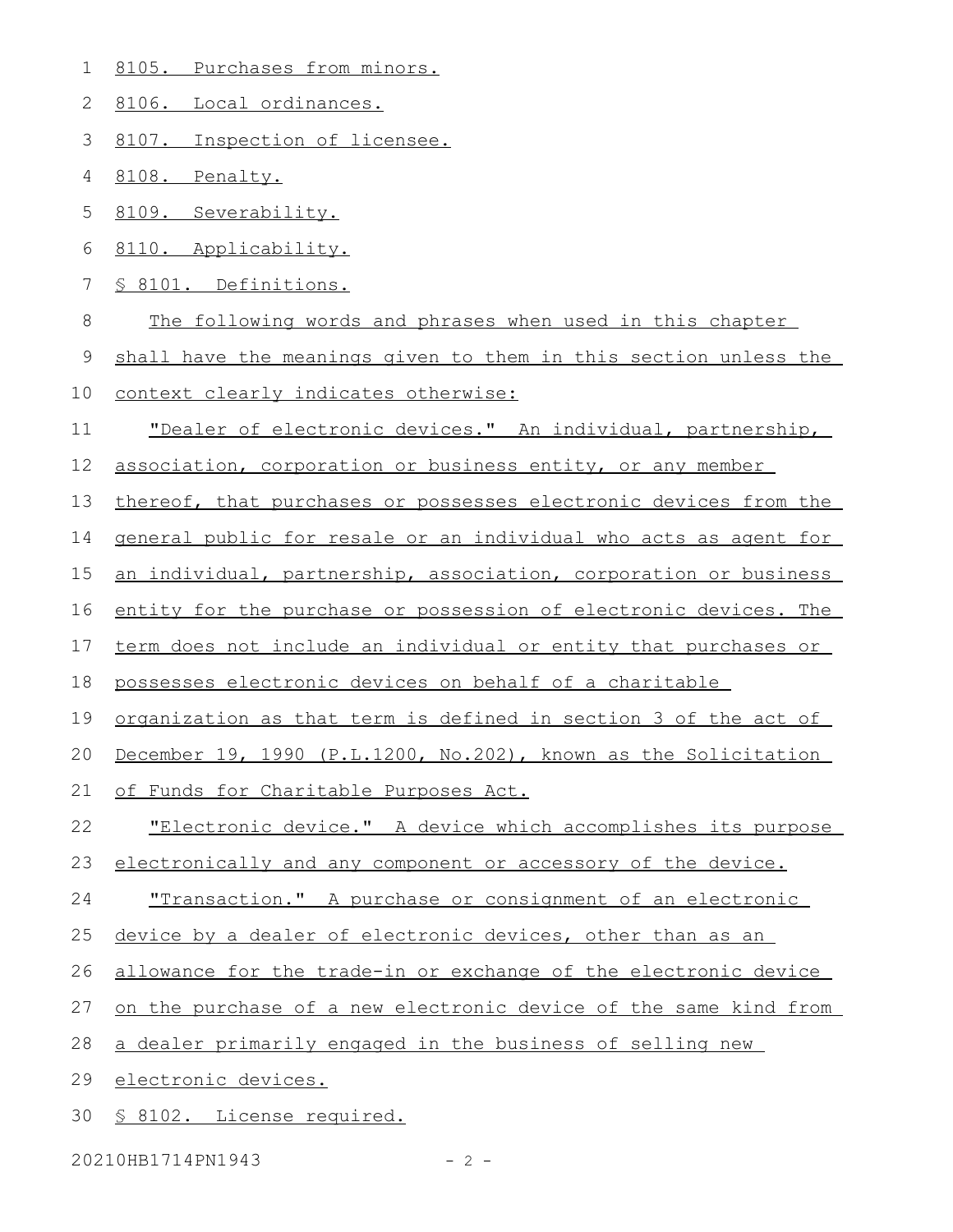| $\mathbf 1$ | (a) Dealer.--A dealer of electronic devices shall obtain a      |
|-------------|-----------------------------------------------------------------|
| 2           | license from the sheriff of the county in which the dealer      |
| 3           | purchases or possesses the electronic devices.                  |
| 4           | (b) Application form.--The application for a license under      |
| 5           | this section shall be on a form as prescribed by requlations    |
| 6           | promulgated by the Attorney General.                            |
| 7           | (c) License fee.--A license fee in an amount not to exceed      |
| $\,8\,$     | \$50, as prescribed by the Attorney General, shall be paid      |
| 9           | annually. The fee shall be paid into the treasury of the county |
| 10          | where the license is issued.                                    |
| 11          | (d) Duration of license.--A license issued under this           |
| 12          | chapter shall be valid for one year.                            |
| 13          | (e) Public record.--A license application under this section    |
| 14          | shall be a public record and be available to the general public |
| 15          | for inspection.                                                 |
| 16          | § 8103. Records of transactions.                                |
| 17          | (a) Recordkeeping.--Dealers of electronic devices shall keep    |
|             |                                                                 |
| 18          | a record of every transaction upon a form approved by the       |
| 19          | Attorney General. The record shall include, at a minimum:       |
| 20          | The name, age and address of the seller, which must<br>(1)      |
| 21          | be verified by the dealer, requiring photographic proof of      |
| 22          | identity from the seller sufficient to ensure the accuracy of   |
| 23          | the represented name, age and address of the seller. Each       |
| 24          | dealer of electronic devices must make a photocopy of the       |
| 25          | identification and retain the photocopy with the record of      |
| 26          | purchase or consignment for a period of not less than 180       |
| 27          | days from date of purchase or consignment.                      |
| 28          | An accurate description of the property purchased,<br>(2)       |
| 29          | including any serial number or other identifying marks or       |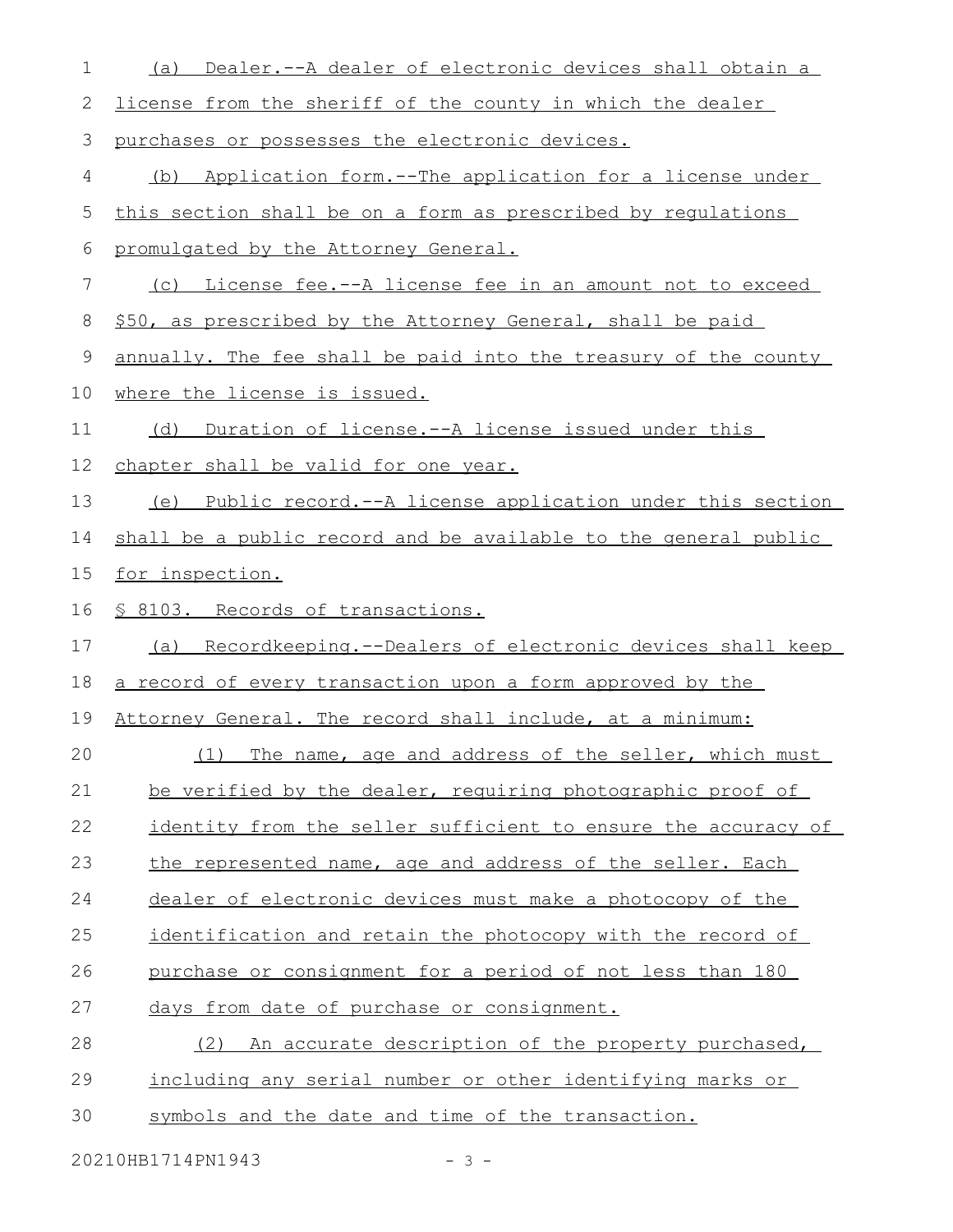| 1  | Retention of records.--Records of purchase or<br>(b)             |
|----|------------------------------------------------------------------|
| 2  | consignment shall be retained by a dealer of electronic devices  |
| 3  | for a period of 180 days from the date of purchase or            |
| 4  | consignment and shall be available for inspection by any law     |
| 5  | enforcement official of the Federal Government, the Commonwealth |
| 6  | or any of its municipalities.                                    |
| 7  | (c) Copy of record to district attorney.--A dealer of            |
| 8  | electronic devices shall deliver or mail a copy of every         |
| 9  | transaction, including a photocopy of photographic               |
| 10 | identification, to the district attorney of the county in which  |
| 11 | a purchase or consignment of electronic devices is made by the   |
| 12 | close of the next business day after purchase or consignment.    |
| 13 | Copy of record to police department in lieu of district<br>(d)   |
| 14 | attorney.--The district attorney may authorize that the records  |
| 15 | required under this section be delivered or mailed to the police |
| 16 | department of the municipality in which the electronic devices   |
| 17 | were purchased in lieu of delivery or mailing to the district    |
| 18 | attorney.                                                        |
| 19 | § 8104. Retention of electronic devices and availability for     |
| 20 | inspection.                                                      |
| 21 | (a) Electronic devices to be retained for five days.--Each       |
| 22 | electronic device purchased by a dealer of electronic devices    |
| 23 | shall be retained in unaltered condition for five full working   |
| 24 | days after a report of its purchase has been filed with the      |
| 25 | proper district attorney or the district attorney's designee.    |
| 26 | (b) Electronic devices to be available for inspection.--         |
| 27 | Electronic devices shall be available for inspection during the  |
| 28 | retention period required under subsection (a) by law            |
| 29 | enforcement officials of the Federal Government, the             |
| 30 | Commonwealth or any of its municipalities in the course of their |
|    | 20210HB1714PN1943<br>$-4-$                                       |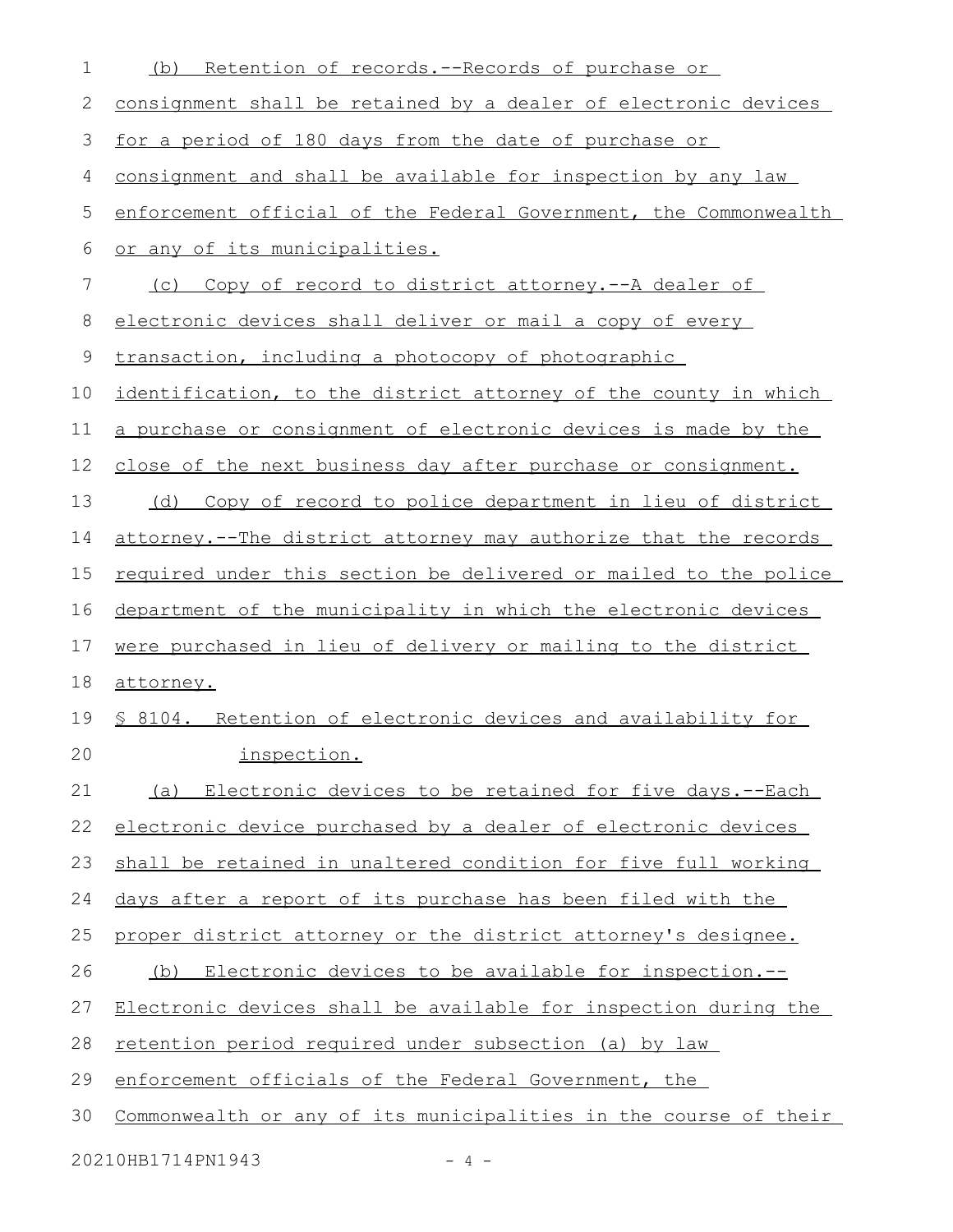| 1           | law enforcement duties. A search warrant may not be required       |
|-------------|--------------------------------------------------------------------|
| 2           | unless the inspection is made during hours other than those when   |
| 3           | the dealer of electronic devices is open for business.             |
| 4           | (c) Notice.--If a law enforcement official has probable            |
| 5           | cause to believe an electronic device was stolen, the official     |
| 6           | may give written notice to the dealer of electronic devices.       |
| 7           | Upon receipt of the written notice, the dealer of electronic       |
| 8           | devices shall retain the electronic device in unaltered            |
| $\mathsf 9$ | condition for an additional seven days, unless the law             |
| 10          | enforcement official recalls the notice in writing.                |
| 11          | <u>Court-ordered retention.--Upon application of the</u><br>(d)    |
| 12          | district attorney, a court of proper jurisdiction may order a      |
| 13          | dealer of electronic devices to retain an electronic device for    |
| 14          | <u>a reasonable period.</u>                                        |
| 15          | <u>(e) Location.--An electronic device required to be retained</u> |
| 16          | under subsection (d) shall be retained within the county of        |
| 17          | purchase at the location where the dealer of electronic devices    |
| 18          | purchased the electronic device, unless otherwise authorized in    |
| 19          | <u>writing by the district attorney or a designee.</u>             |
| 20          | § 8105. Purchases from minors.                                     |
| 21          | A dealer of electronic devices shall wait three business days      |
| 22          | after taking possession of an electronic device before providing   |
| 23          | payment for the electronic device to a person under 18 years of    |
| 24          | age.                                                               |
| 25          | <u>S 8106. Local ordinances.</u>                                   |
| 26          | This chapter may not supersede or preclude the adoption of a       |
| 27          | municipal ordinance applicable to dealers of electronic devices,   |
| 28          | if the municipal ordinance meets the minimum requirements of       |
| 29          | this chapter.                                                      |
| 30          | § 8107. Inspection of licensee.                                    |
|             |                                                                    |

20210HB1714PN1943 - 5 -